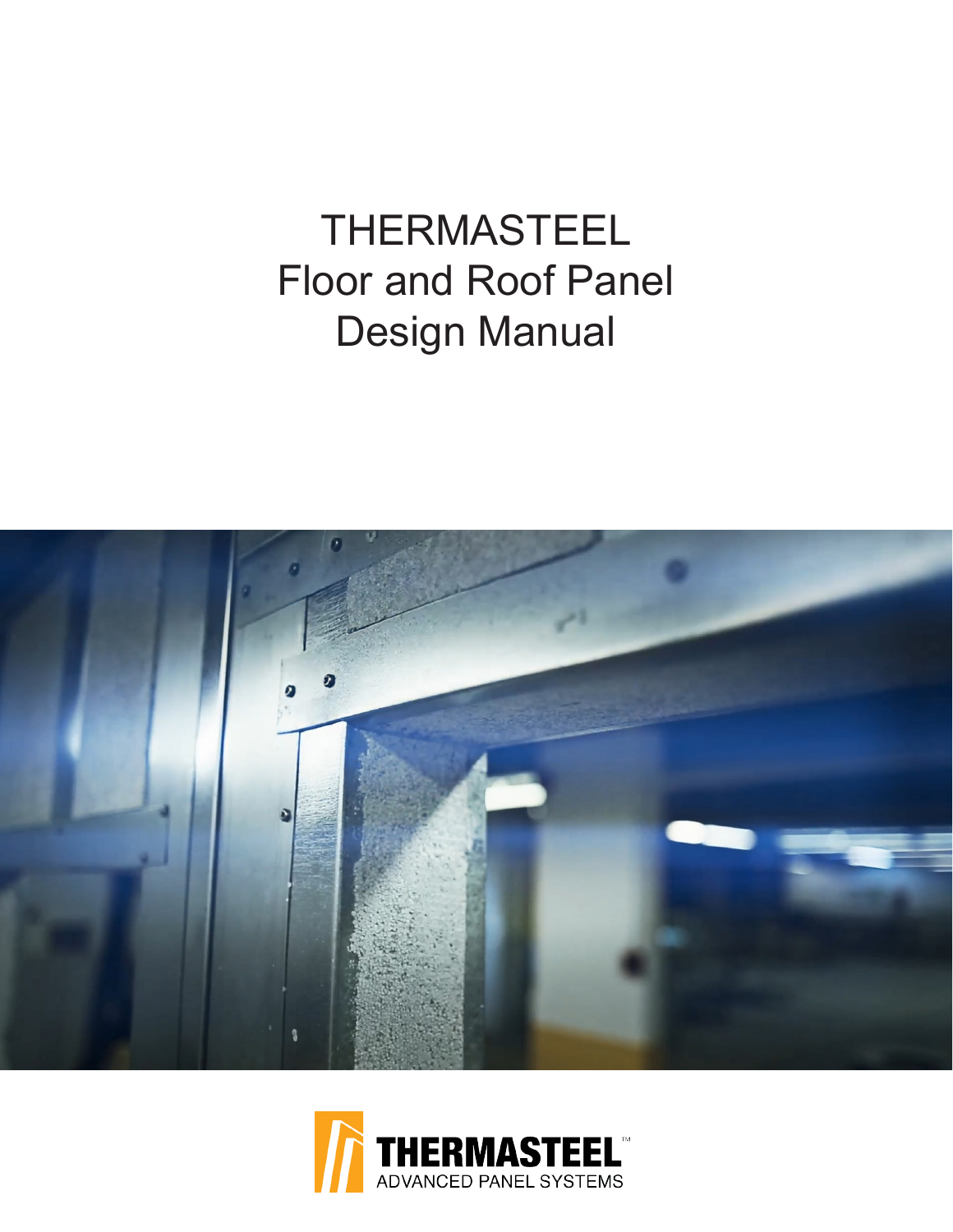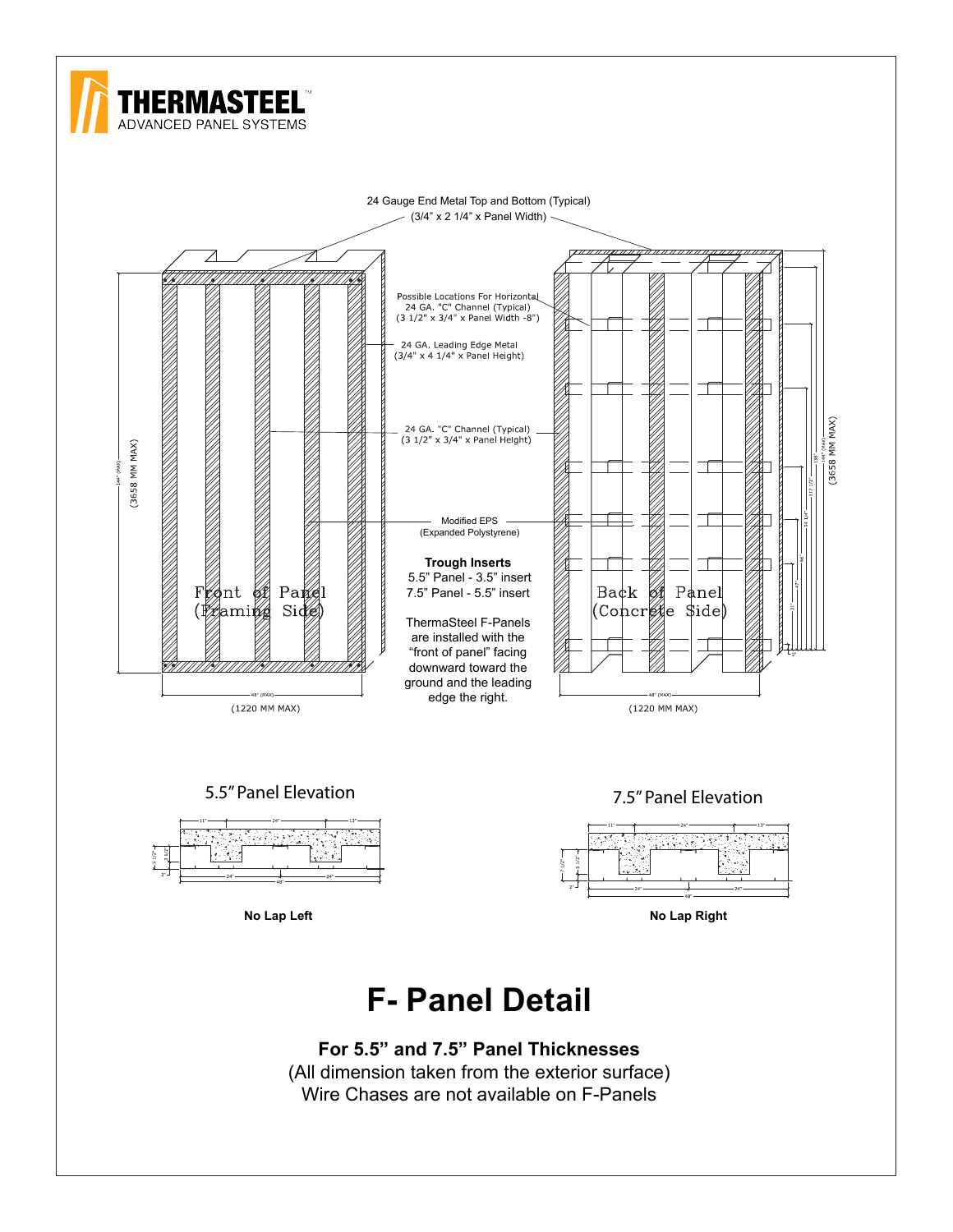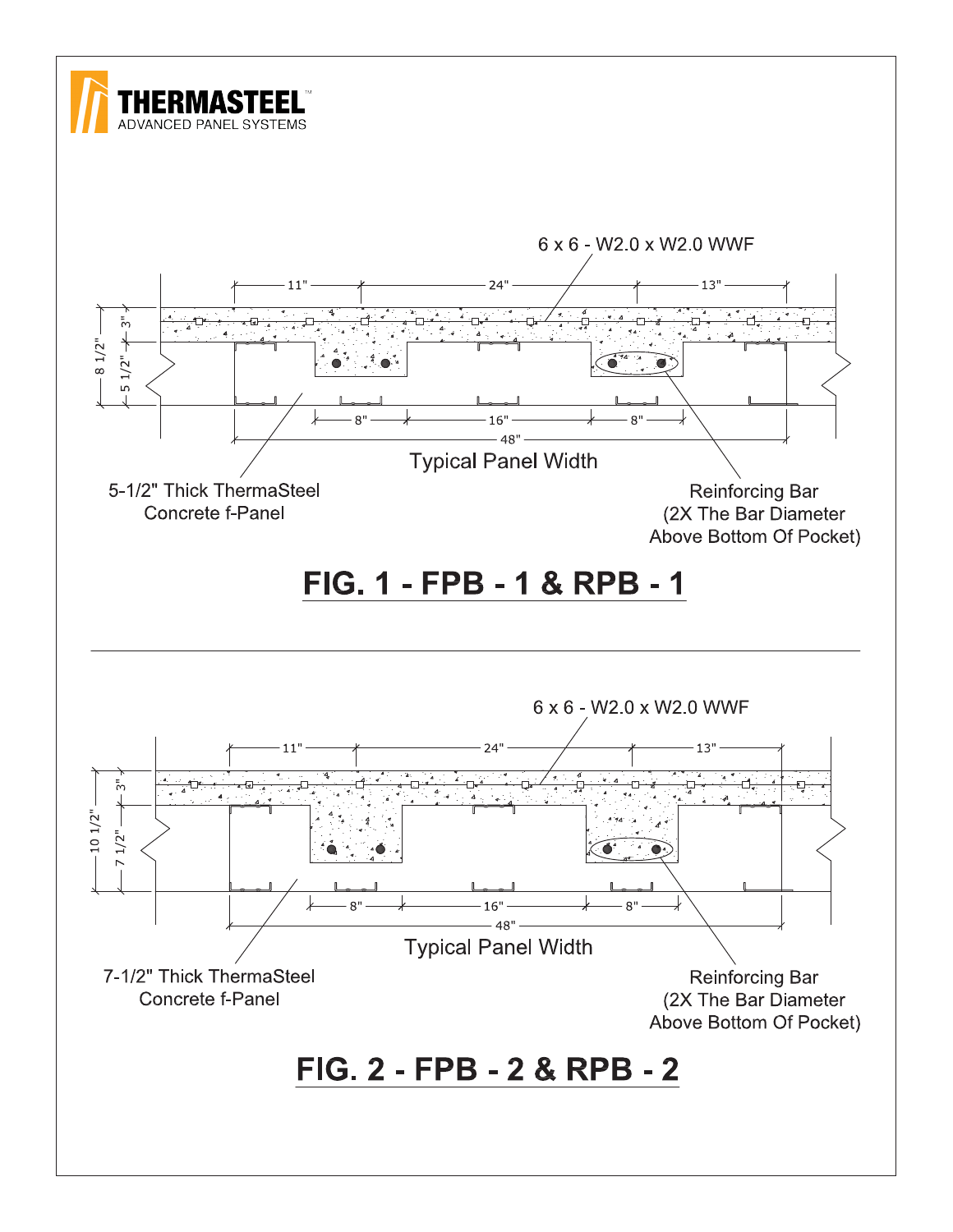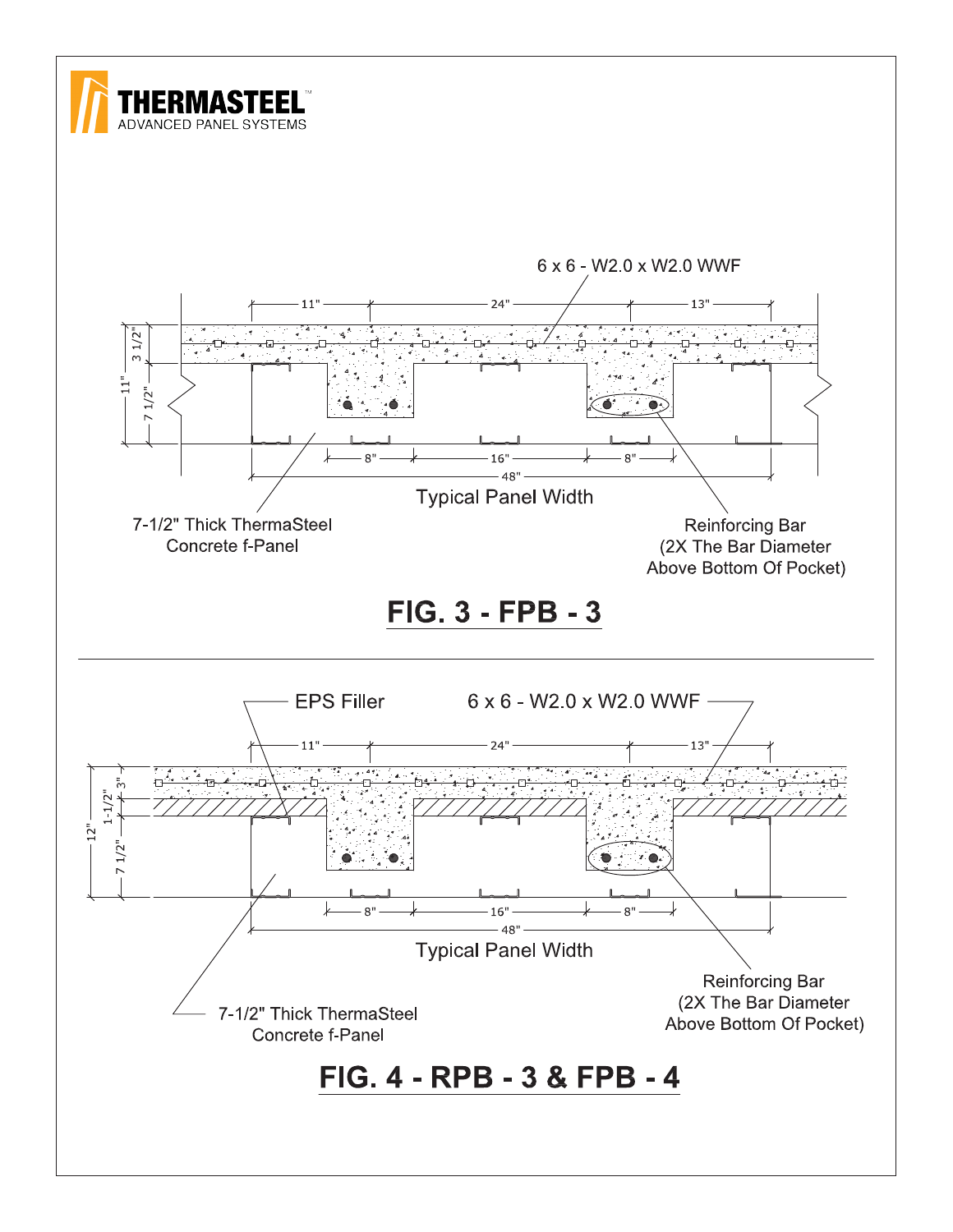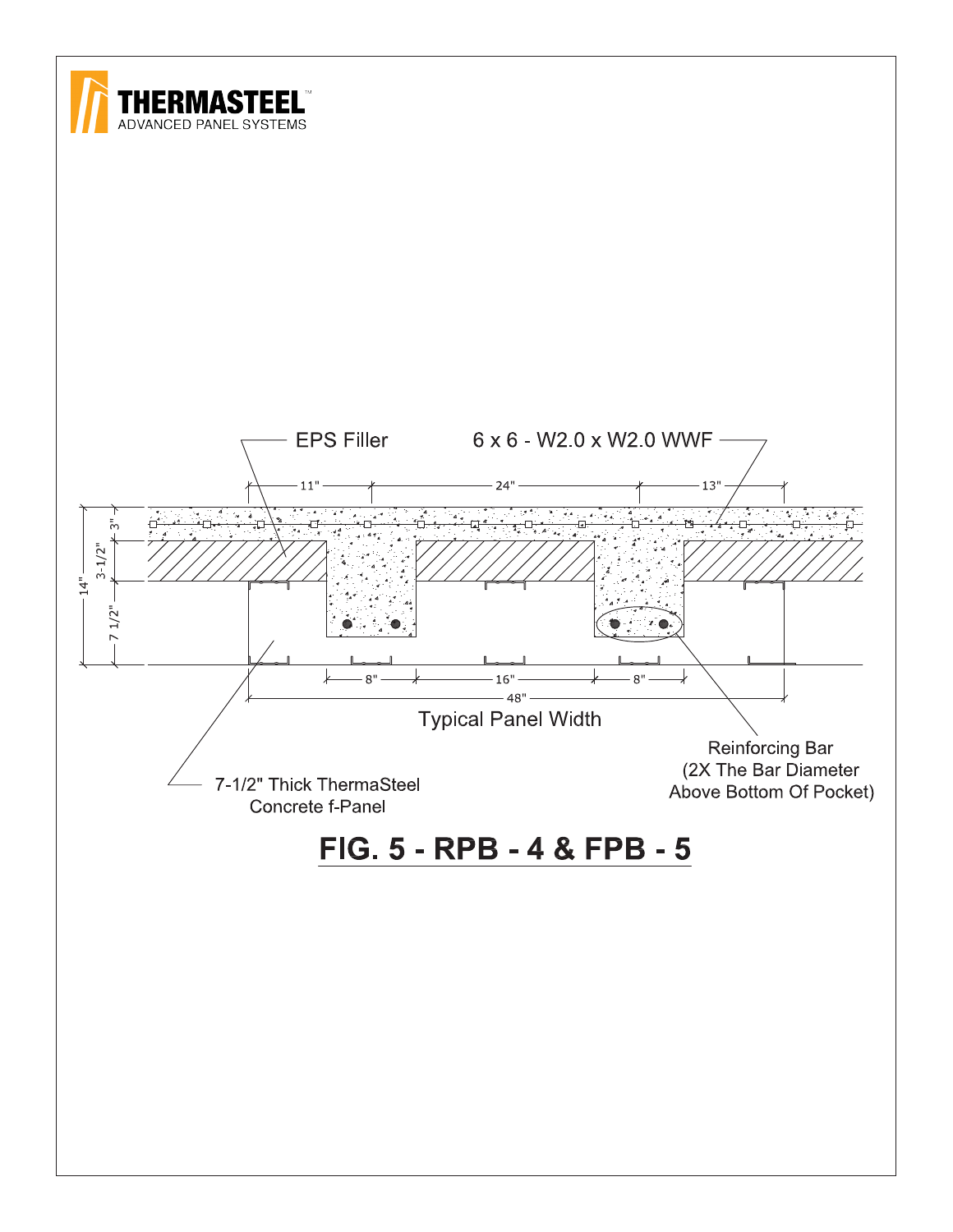

#### **STRUCTURAL ANALYSIS FOR ROOF PANEL ThermaSteel T – BEAM**

| <b>TYPE OF ROOF</b><br><b>PANELING</b> | SPAN (FT) | <b>RESISTING</b><br><b>MOMENT</b><br>(FT-LBS) | <b>REINFORCING</b><br><b>BARS</b><br>(BOTTOM) |
|----------------------------------------|-----------|-----------------------------------------------|-----------------------------------------------|
|                                        | 10        | 2750                                          | $2 - #4$                                      |
| RPB-1<br>(SEE FIG.1)                   | 12        | 3960                                          | $2 - #4$                                      |
|                                        | 14        | 5400                                          | $2 - #5$                                      |
|                                        | 16        | 7040                                          | $2 - #5$                                      |
| $RPB - 2$<br>$(SEE$ FIG. 2)            | 18        | 9850                                          | $2 - #5$                                      |
|                                        | 20        | 12150                                         | $2 - #6$                                      |
| $RPB - 3$                              | 22        | 16100                                         | $2 - #6$                                      |
| $(SEE$ FIG. 4)                         | 24        | 19160                                         | $2 - #6$                                      |
|                                        | 26        | 24420                                         | $2 - #6$                                      |
| $RPB - 4$<br>$(SEE$ FIG. 5)            | 28        | 28330                                         | $2 - #7$                                      |
|                                        | 30        | 32520                                         | $2 - #7$                                      |

#### **STRUCTURAL ANALYSIS FOR FLOOR PANEL ThermaSteel T – BEAM**

| <b>TYPE OF FLOOR</b><br><b>PANELLING</b> | SPAN (FT)         | <b>RESISTING</b><br><b>MOMENT</b><br>(FTLBS) | <b>REINFORCING</b><br><b>BARS (BOTTOM)</b> |
|------------------------------------------|-------------------|----------------------------------------------|--------------------------------------------|
| FPB-1                                    | 10                | 3670                                         | $2 - #4$                                   |
| $(SEE$ FIG.1)                            | $12 \overline{ }$ | 5290                                         | $2 - #5$                                   |
| $FPB - 2$<br>(SEE FIG. 2)                | 14                | 7840                                         | $2 - #5$                                   |
|                                          | 16                | 10240                                        | $2 - #5$                                   |
|                                          | 18                | 12960                                        | $2 - #6$                                   |
| $FPB - 3$<br>(SEE FIG. 3)                | 20                | 16250                                        | $2 - #6$                                   |
| $FPB - 4$<br>(SEE FIG. 4)                | 22                | 20180                                        | $2 - #6$                                   |
| $FPB - 5$<br>(SEE FIG. 5)                | 24                | 26650                                        | $2 - #6$                                   |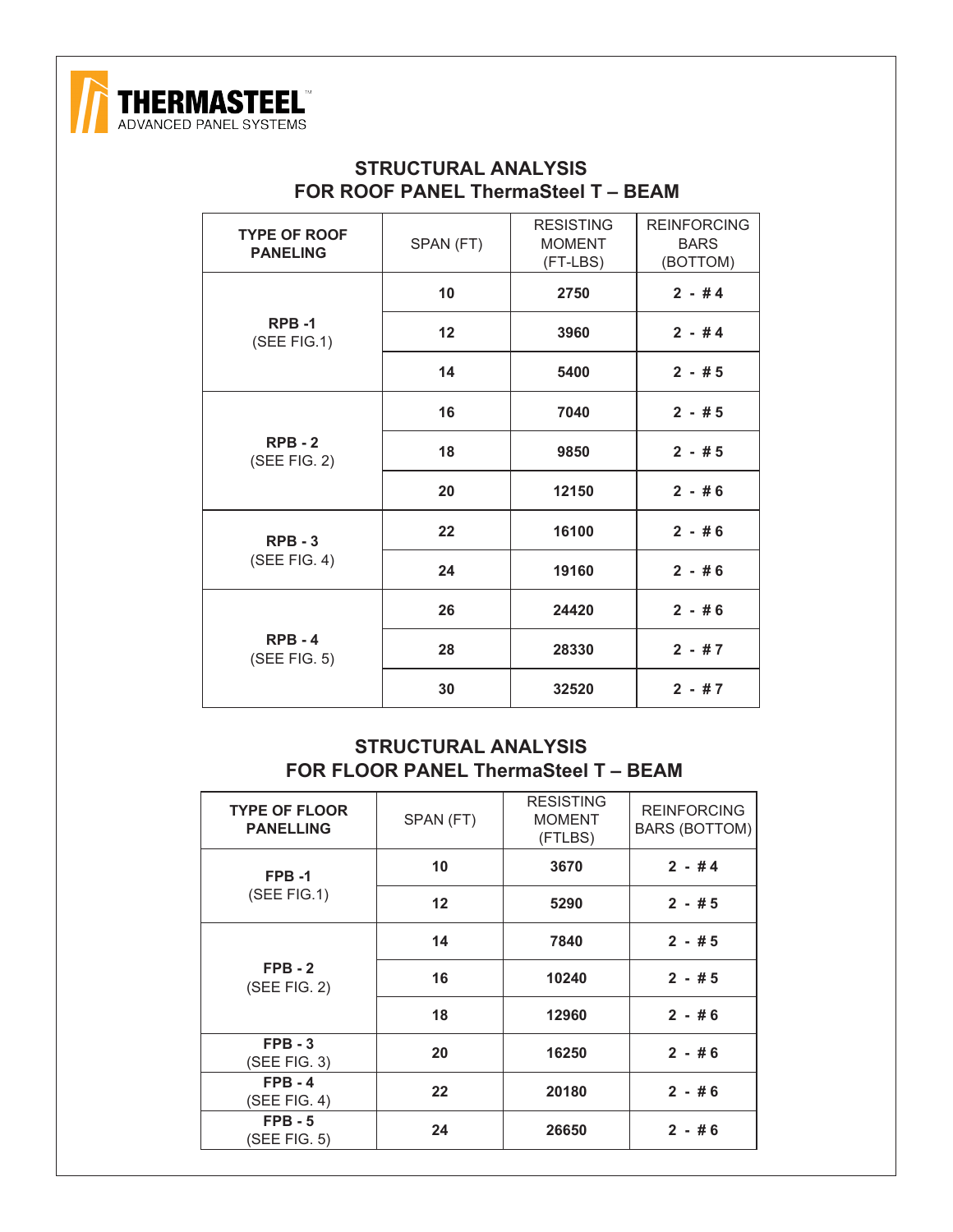

Resisting moment times 8 divide by span squared equals lbs per linear foot. Take lbs per linear ft, divide by width of member to get lbs per square foot.

| <b>Resisting</b><br><b>Moment</b> | <b>Span</b> | <b>Member</b><br><b>Width</b> | <b>Total weight</b><br>member | <b>Area</b> | Plf/ 4ft | <b>PSF</b> |
|-----------------------------------|-------------|-------------------------------|-------------------------------|-------------|----------|------------|
| 2750                              | 10          | 4                             | 22000                         | 100         | 220      | 55         |
| 3960                              | 12          | $\overline{4}$                | 31680                         | 144         | 220      | 55         |
| 5400                              | 14          | 4                             | 43200                         | 196         | 220.408  | 55.102     |
| 7040                              | 16          | $\overline{4}$                | 56320                         | 256         | 220      | 55         |
| 9850                              | 18          | 4                             | 78800                         | 324         | 243.210  | 60.802     |
| 12150                             | 20          | $\overline{4}$                | 97200                         | 400         | 243      | 60.75      |
| 16100                             | 22          | $\overline{4}$                | 128800                        | 484         | 266.116  | 66.529     |
| 19160                             | 24          | $\overline{4}$                | 153280                        | 576         | 288.111  | 66.528     |
| 24420                             | 26          | 4                             | 195360                        | 676         | 288.994  | 72.249     |
| 28330                             | 28          | $\overline{4}$                | 226640                        | 784         | 289.082  | 72.270     |
| 32520                             | 30          | 4                             | 260160                        | 900         | 289.067  | 72.267     |
|                                   |             |                               |                               |             |          |            |
| 3670                              | 10          | $\overline{4}$                | 29360                         | 100         | 293.6    | 73.4       |
| 5290                              | 12          | 4                             | 42320                         | 144         | 293.889  | 73.472     |
| 7840                              | 14          | $\overline{4}$                | 62720                         | 196         | 320      | 80         |
| 10240                             | 16          | $\overline{4}$                | 81920                         | 256         | 320      | 80         |
| 12960                             | 18          | $\overline{4}$                | 103880                        | 324         | 320      | 80         |
| 16250                             | 20          | $\overline{4}$                | 130000                        | 400         | 325      | 81.25      |
| 20180                             | 22          | 4                             | 161440                        | 484         | 333.554  | 83.388     |
| 26650                             | 24          | $\overline{4}$                | 213200                        | 576         | 370.139  | 92.535     |

## **Concert Floor Panel Calculation**

1. The resisting moment number in the chart get larger as the span increases because the concrete and rebar get larger.

2. Formula for rcsisting moment - Resisting Moment x 8, divide by span squared - lbs per linear foot.

3. To get lbs per sq ft take the lbs per linear foot and divide by the width of the member (panel width) this will give you the lbs per sq ft of live load.

4. 3" of 3000 psi concrete weights 35 lbs. per sq ft. or .081 lbs. per cubic inch.